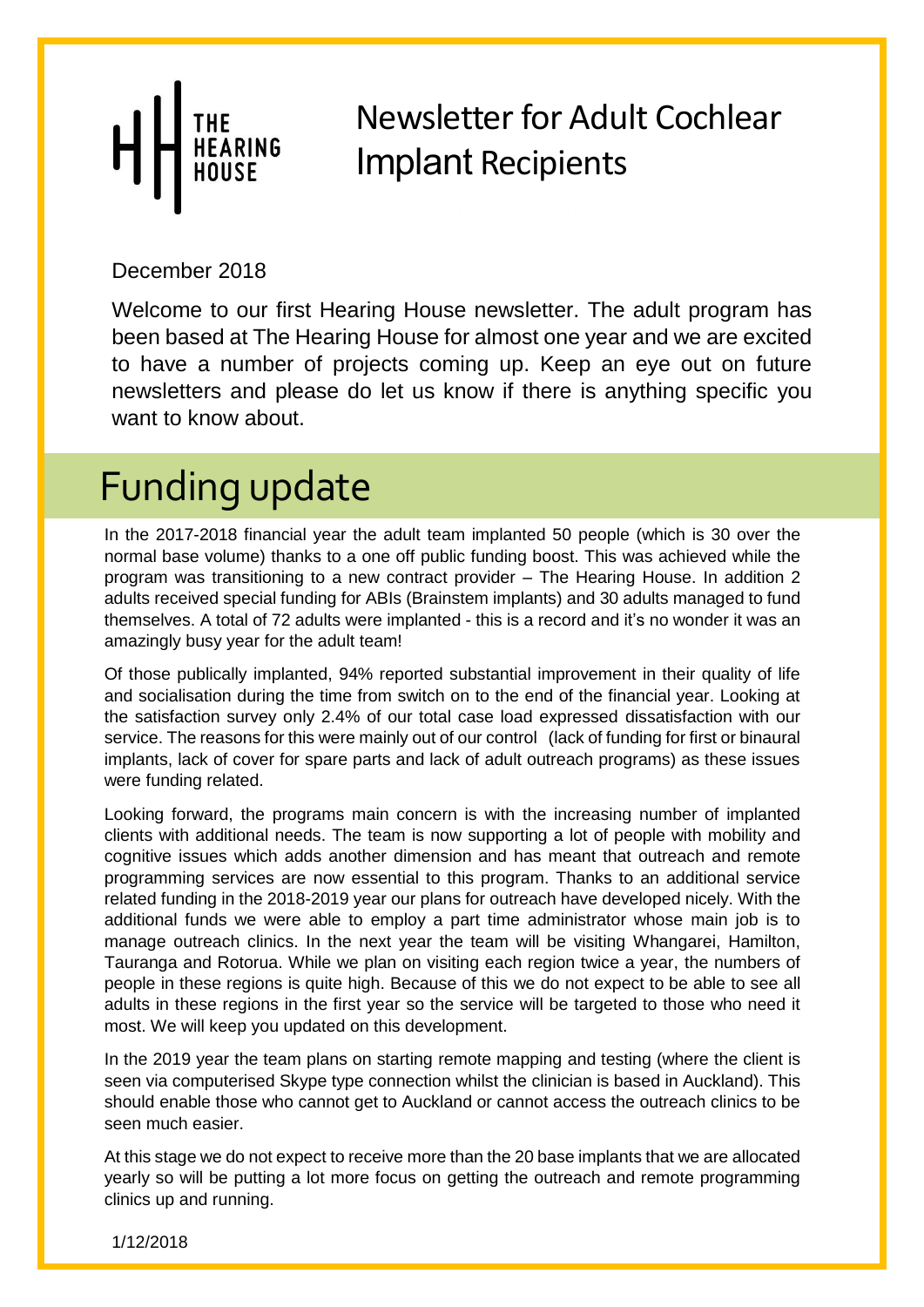## Adult Cochlear Implant- Emergency Christmas Cover

The Hearing House will close for the festive season on Thursday 20<sup>th</sup> December, 2018 at 4pm and reopen on Monday  $7<sup>th</sup>$  January 2019, at 8am.

If there is a technical emergency with your equipment between  $21^{st}$  December and  $4^{th}$  January please **email** [adultci@hearinghouse.co.nz](mailto:adultci@hearinghouse.co.nz) **or text 021 492 241.** Staff will be available to talk with you and manage any issues relating to your device, loaners and/or parts.

Please be aware that staff will **not be available on statutory holidays and weekends,** so if you call at these times please leave a message. We will be in contact as soon as possible after these days.

It's important you ensure you have sufficient batteries and spare parts **before** Christmas, so please either place an order through the Cochlear online store or contact The Hearing House reception (09 579 2333) by **Monday 10th December, 2018**.

#### **Christmas emergency contact number 021 492 241**

**Christmas emergency email [adultci@auckland.ac.nz](mailto:adultci@auckland.ac.nz)**

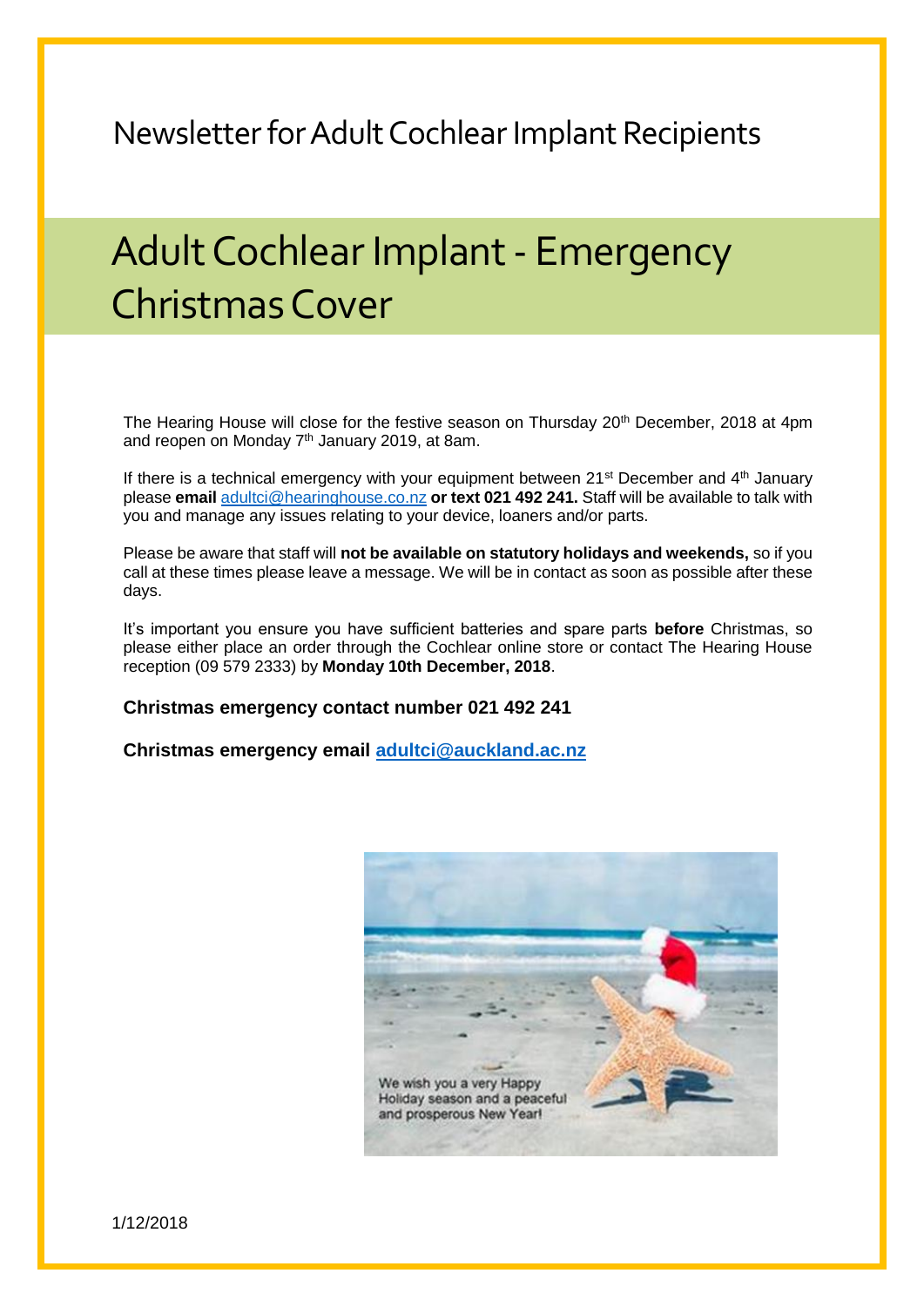## Manufacturer's News



**Experience the benefits of hearing with both ears - special dual processor promotional offer**

For a limited time people who are getting their second ear implanted can take advantage of Cochlear Ltd's special offer, of TWO Nucleus®7 Sound Processors when you purchase a Cochlear™ implant system.

To take advantage of this offer contact The Hearing House.



## Staff Changes

#### **Dawn Thompson**

Dawn qualified as a Registered Nurse in London, gaining a Post Graduate Diploma in Critical Care, specialising in Intensive Care and Emergency Nursing. This was followed by travel and a move to NZ. Following children she made the move to outpatient clinics. She enjoys working in a health care setting and being a part of the client's journey. Dawn is working part time as an Administrator for the Adult Cochlear Implant Programme at The Hearing House.

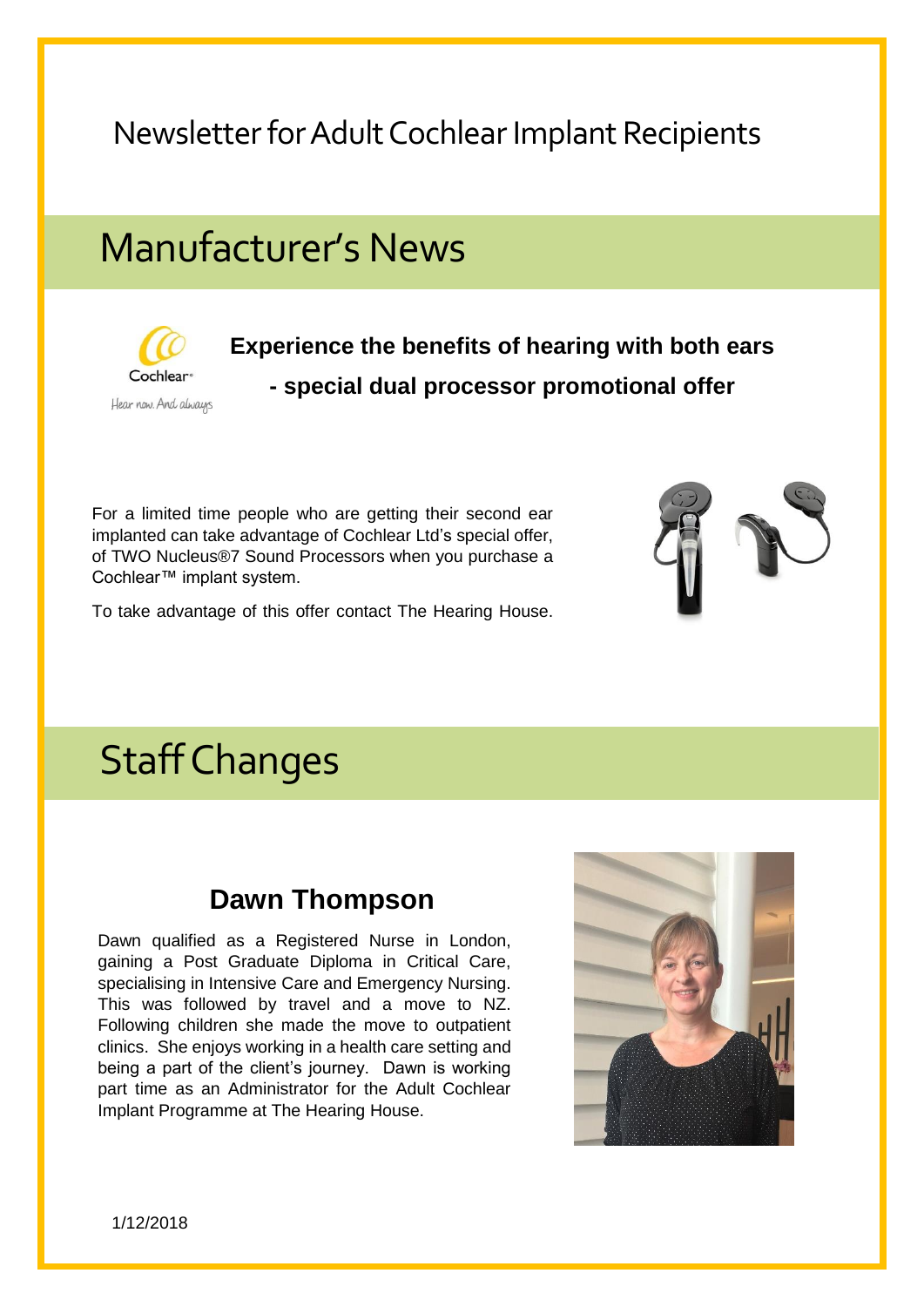# Repairs, Replacements and Upgrades of Speech Processors

At switch-on, cochlear implant recipients are issued with a "kit" for the external processor with extra parts that we expect will be needed in the first year to two. Over the life of the processor some pieces of equipment will need replacing and unfortunately parts outside of warrantee are not covered by the Ministry of Health. (Children have these costs funded by the Ministry of Health until 19 years; those over 19 years are required to fund these themselves). Speech processors also have a limited warranty that is anywhere from 3-5 years. Repairs outside of the warrantee period are also not covered by the public program. Currently, for processors outside of the warrantee period there is a standard repair by replacement charge - \$500 including GST.

While we do our best to provide loan equipment in emergencies, the public program is not able to provide replacement speech processors when they have been lost or damaged. Because of this please make sure that your processor is covered by insurance. For those whose processors are getting old, the Ministry of Health service specification states that speech processors will be replaced "within available funding when a person's speech processor is deemed to be uneconomical for repair".

When old speech processors are replaced, (unless they were paid for by the patient themselves) we would appreciate it if all old equipment is returned to the Northern Cochlear Implant Programme to be used as second hand stock or loan devices.

#### **Paying for Repairs, Parts and Accessories**

Do you find that you struggle to pay for repairs or replacement parts/processors when you need them? Please talk with your clinician about the available options.

- Disability allowance
- **Insurance**
- Work and Income
- New Zealand Lotteries Commission
- Workbridge
- Financial loans

## Troubleshooting Your Device

If you experience problems with your device we advise you to have a look at the "troubleshooting" information on the Cochlear Ltd, MED-EL and Advanced Bionics web-sites.

**<http://www.cochlear.com/wps/wcm/connect/au/home/support/how-to-guides>**

**<https://www.medel.com/ca/troubleshooting/>**

**<https://advancedbionics.com/nz/en/home/support/troubleshooting-guide.html>**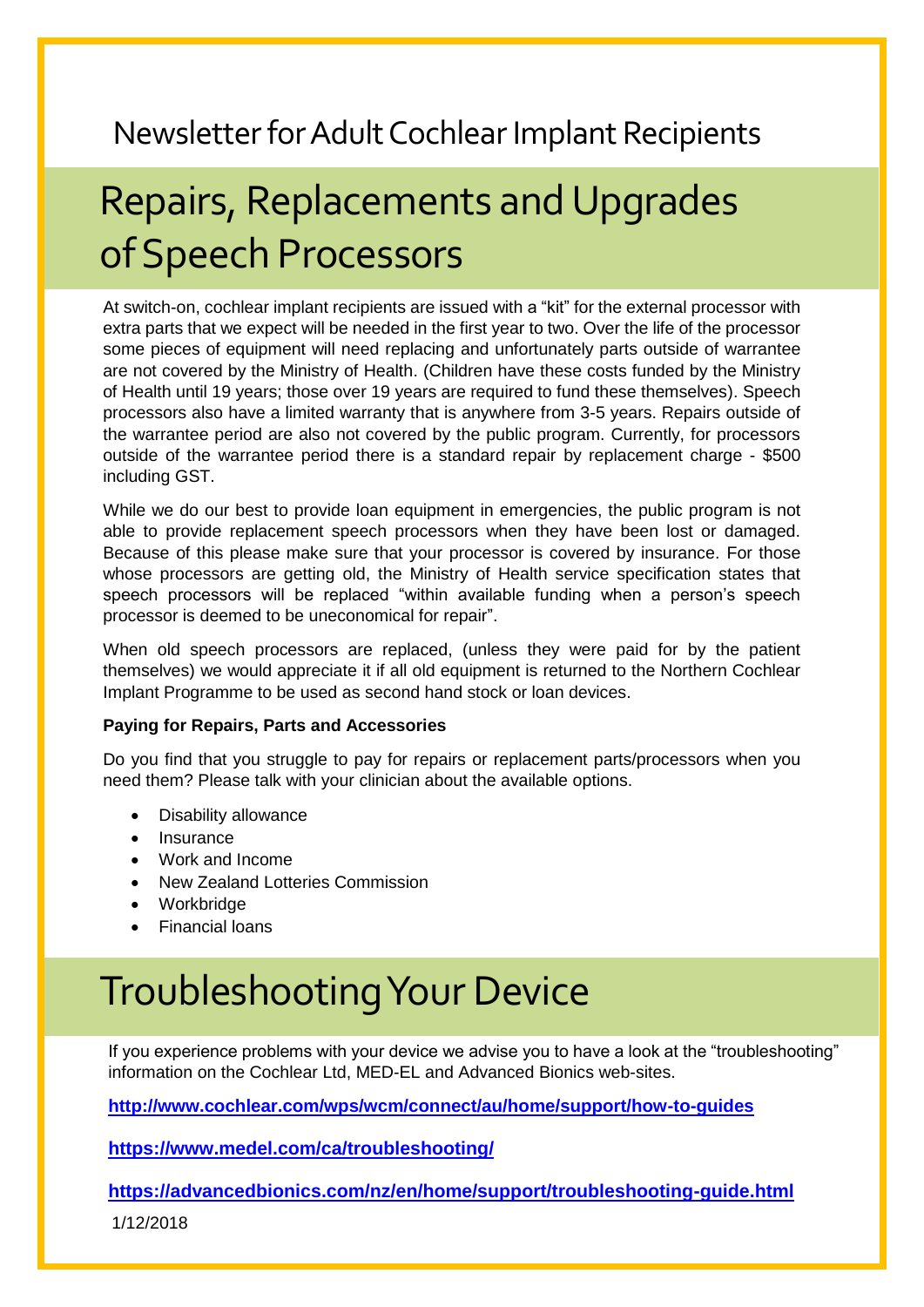### Annual Reviews

If you need to book your annual review please remember to bring to your audiology appointment:

#### **Remote Assistant (Cochlear Ltd devices) or Fine Tuner (MED-EL)**

Please bring your remote control to all appointments. Periodically we need to update the software on this device. It is also useful for troubleshooting any issues. If your processor needs repair then the replacement will also need to be "paired" with your remote control.

#### **Microphone Protectors**

We recommend replacing these every 3 months according to manufacturer guidelines (perhaps sooner if you work in a particularly dusty or humid environment). We are happy to replace these during your clinic appointment, and encourage you to bring a pack with you so we can demonstrate how to change them. You may feel more confident changing them yourself once we have shown you the procedure in clinic. There is also a helpful instructional video on Cochlear Ltd's website.

#### **Batteries for your hearing aid (if you wear one in your non-implanted ear)**

It is beneficial to balance the sound from your two ears (cochlear implant and hearing aid – if you wear one) during Mapping appointments, therefore we ask that you please bring a spare battery for your hearing aid to ensure this device is functioning optimally when you come to the clinic.

#### **Spare processor (if you have one, such as a RONDO or KANSO)**

We encourage you to bring both devices with you to all appointments, so we can programme copies of your MAPs to both processors, so you have a back-up device (should you require it).

#### **Any equipment which you have questions about**

There may be equipment you were issued at switch-on which you need further information on or instructions as to its purpose. We encourage you to bring such items along so we can assist with any queries.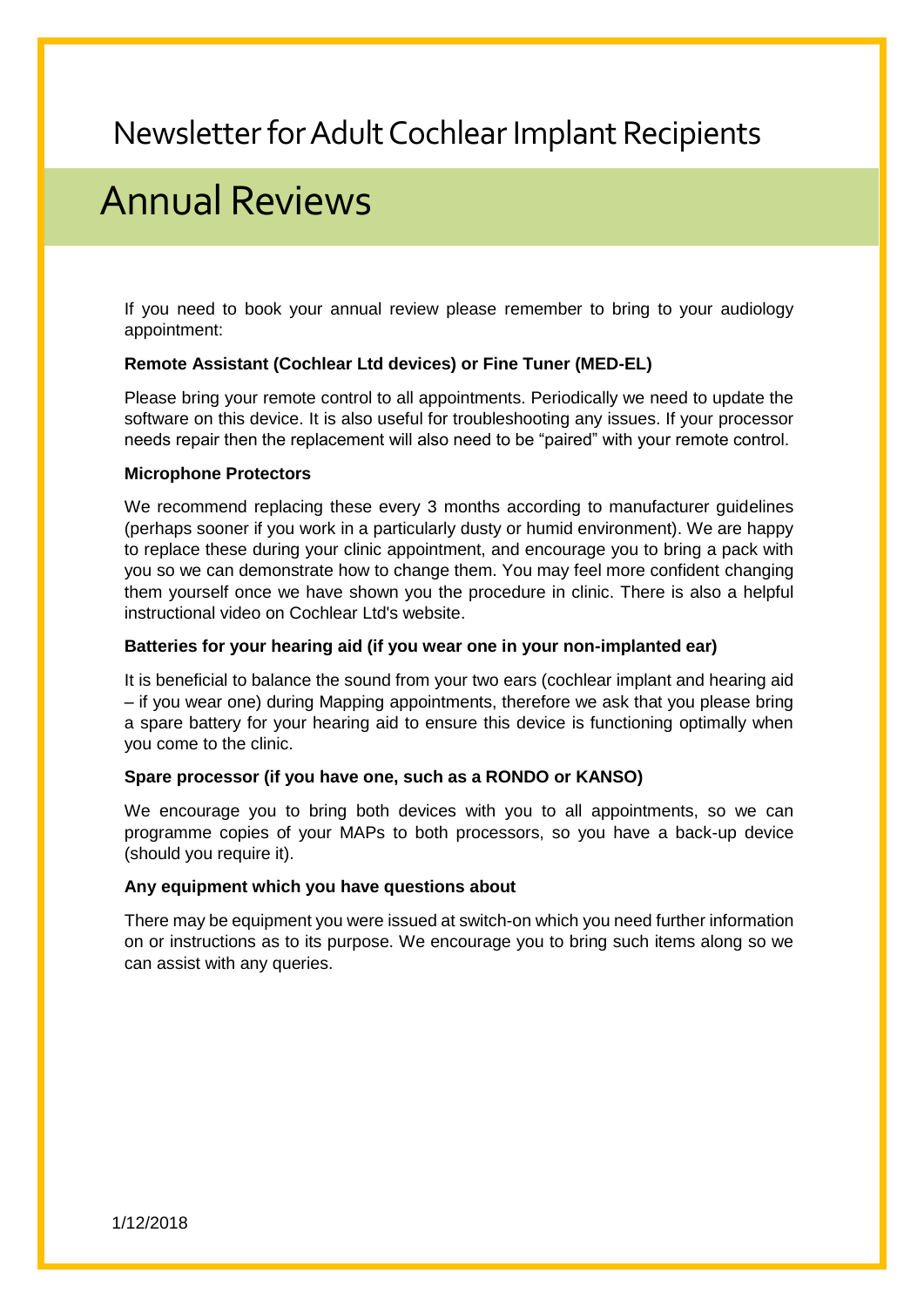### MRI Procedures

**All newer electrode arrays are MRI compatible but it is important that the correct procedure is followed when having an MRI scan to limit the risk of bruising or the magnet shifting. Prior to an MRI the Adult Cochlear Implant Programme must be contacted to provide the most up to date information on protocols and to double check that you do have an electrode array that is MRI compatible. After the MRI the electrode must be checked by a CI audiologist/or ENT to make sure that the magnet has not shifted.**

### MedicAlert

In an emergency, radiologists may not have the time to contact the Adult Cochlear Implant Programme to get information on MRI compatibility. You can consider a MedicAlert, or other alerting bracelets, for emergencies. We suggest that the bracelet says the name of the electrode and if it is/isn't MRI compatible. Radiologists can then search their data base, or online, for the relevant information.

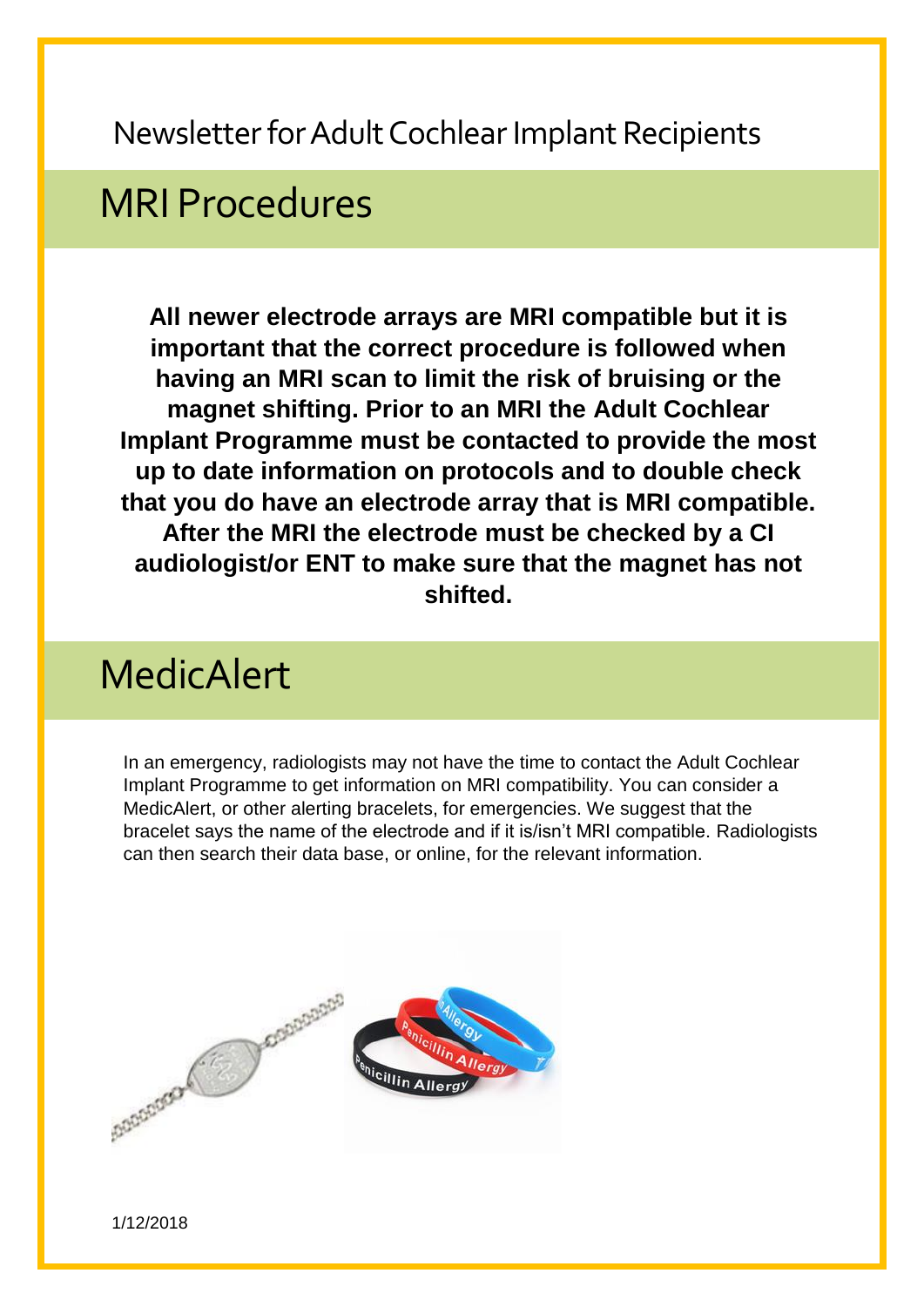## Patient story - Renewed confidence and desire to socialise



Kay Bloomfield-Bevin was 30 when she suddenly lost her hearing. But that wasn't the only thing she lost.

Her hearing loss affected her relationships, she became a recluse and in the coming years it resulted in the breakdown of her marriage.

Twenty-one years later she got her first cochlear implant – her world has changed so much she wishes she'd done it sooner.

Kay and her husband were share milkers in Eltham, Taranaki. She had a 9-year-old daughter and a 2-year-old son.

One day when she was working on the farm she cut her arm. That's when everything changed.

Kay, now 60, was "deaf as a post" within days of a medical misadventure.

"It happened really quickly. I just went downhill, fast. Everything sounded strange. We had visitors and I thought everything sounded tinny. The next day it was almost all gone.

"It was horrible….horrible."

Kay says her initial reaction was to just get stuck in and carry on with life.

"I kept milking and farming. I just kept going.

"It doesn't really hit you until way down the line. The reality hits that you are deaf. I remember crying my eyes out in the milking shed three years later."

Kay couldn't communicate with people so life became very isolated for her. She stopped her role as a dressage judge, she couldn't attend meetings, school concerts or socialise with her friends.

"I was a real recluse. I never stepped out anywhere."

She did, however, join an adult riding group.

"When I lost my hearing I took up riding because I had nothing else. I went back to riding – in fact I thank my hearing loss for that. Every cloud has a silver lining.

"They were so good to me. While I was on a horse I didn't need to talk to people. The people I knew before….they really struggled with me."

Kay says her hearing loss was particularly hard on her daughter.